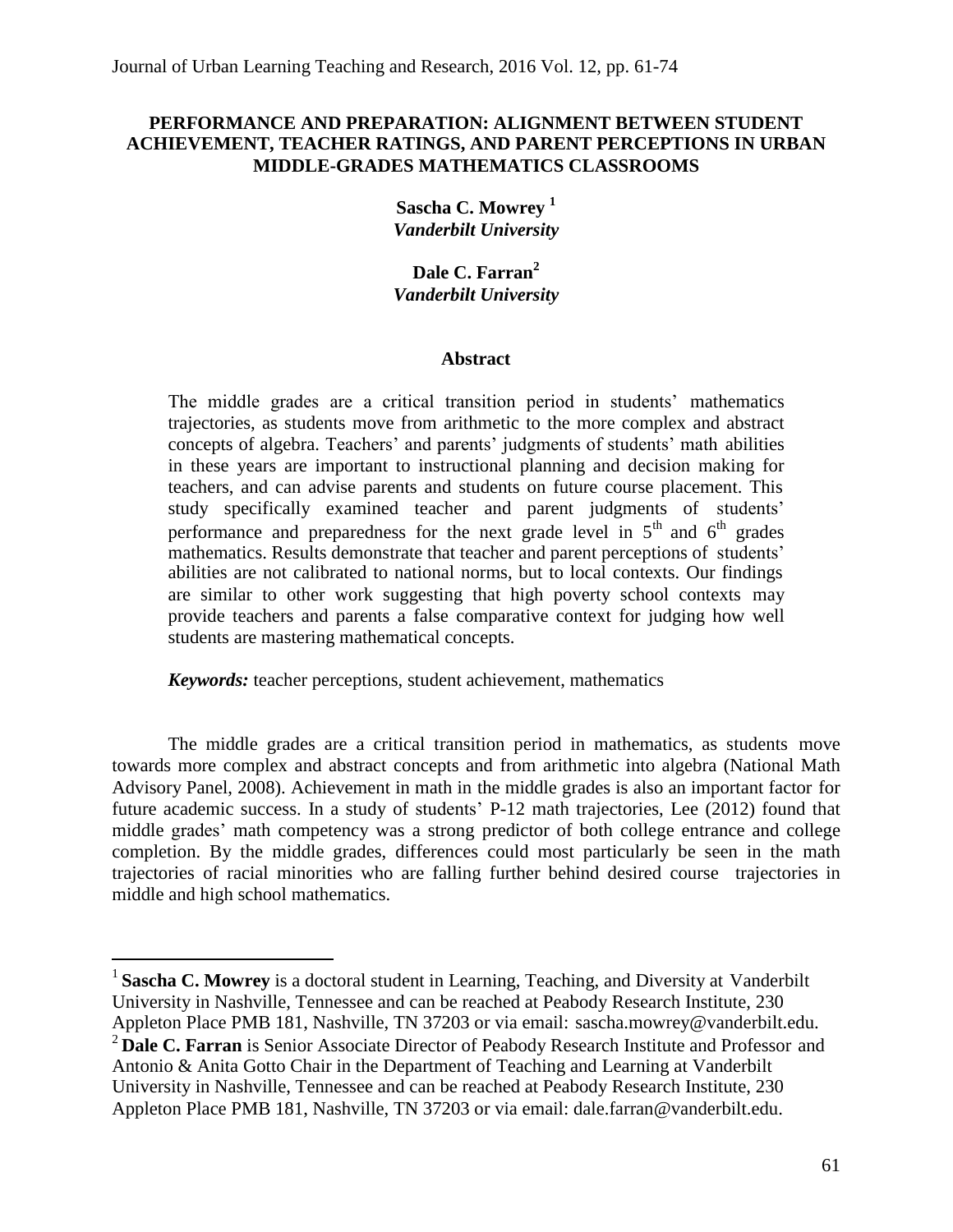Research focused on patterns of math achievement and trajectories across elementary and secondary schools has often been approached at a large-scale level, identifying trends in and predictors for performance through large-scale national data sets. What is missing from this previous research is how the most important adults, teachers and parents, in the lives of middle grade students see their academic ability, and how those perceptions might influence students' math trajectories as they move from the early grades into middle and high school.

### **Literature Review**

### **The Value of Teachers' Judgments**

Teacher judgments about students' academic ability are important to teachers' instructional decisions, classroom interactions, and expectations (Barbarin & Aikens, 2015; Borko & Cadwell, 1982; Hurwitz, Elliott, & Braden, 2007). Teachers use their perceptions of students' abilities to inform the way that they organize and teach their classes, and to make changes to their instruction over time (Jackson, Gibbons, & Dunlap (in press). Teachers and schools also use judgments to screen and assess students for special education, gifted education, and other educational decisions (Elhoweris, 2008; Gresham, MacMillan, & Bocian, 1997; Kettler, Elliott,  $\&$  Albers, 2008). The assumption is that teachers' judgments of students' ability are accurate, and can be used to make good decisions for instruction, assessment, and student placement.

As students enter the middle grades, the accuracy of teachers' judgments may determine whether students are placed in appropriate courses in the future, especially in mathematics (Loveless, 2008). Several studies have found a relatively strong positive correlation between teacher judgments and student ability (Hoge & Coladarci, 1989; Kaiser, Retelsdorf, Südkamp, & Möller, 2013; Südkamp, Kaiser, & Möller, 2012). Correlations suggest that teachers' judgments of student ability may be useful for determining relative ability within a group of students (e.g., rank orders), but they do not provide any evidence of the overall accuracy of teachers' judgments of students' abilities.

In fact, research suggests that not all teacher judgments of student ability are accurate. Prior research examining the relationship between teachers' judgments and student performance has uncovered evidence that teachers are more accurate in their judgments for higher achieving students than for low achieving students (Begeny, Eckert, Montarello, & Storie, 2008; Begeny, Krouse, Brown, & Mann, 2011; Demaray & Elliot, 1998; Feinberg & Shapiro, 2009; Hoge & Coladarci, 1989). This body of work suggests that teachers' judgments may be problematic as indicators of students' absolute ability, even if they are sound indicators of relative ability. This is a particular concern in mathematics, where teachers may use inaccurate judgments of students' abilities to place students in courses for which they are unprepared.

There is also evidence that the decisions teachers and schools make, often based on teacher judgments, may be problematic as well. Findings from a study of the 2005 eighth grade National Assessment of Educational Progress (NAEP) suggested that large numbers of students were enrolled in algebra, geometry, and other advanced math classes for which they were not prepared (Loveless, 2008). Of the students identified in the study as misplaced, about half attended urban schools and nearly two-thirds attended schools classified as high poverty. Students in urban and high poverty schools may be at a higher risk of being placed, by teacher judgment or recommendation, in classes for which they are not prepared.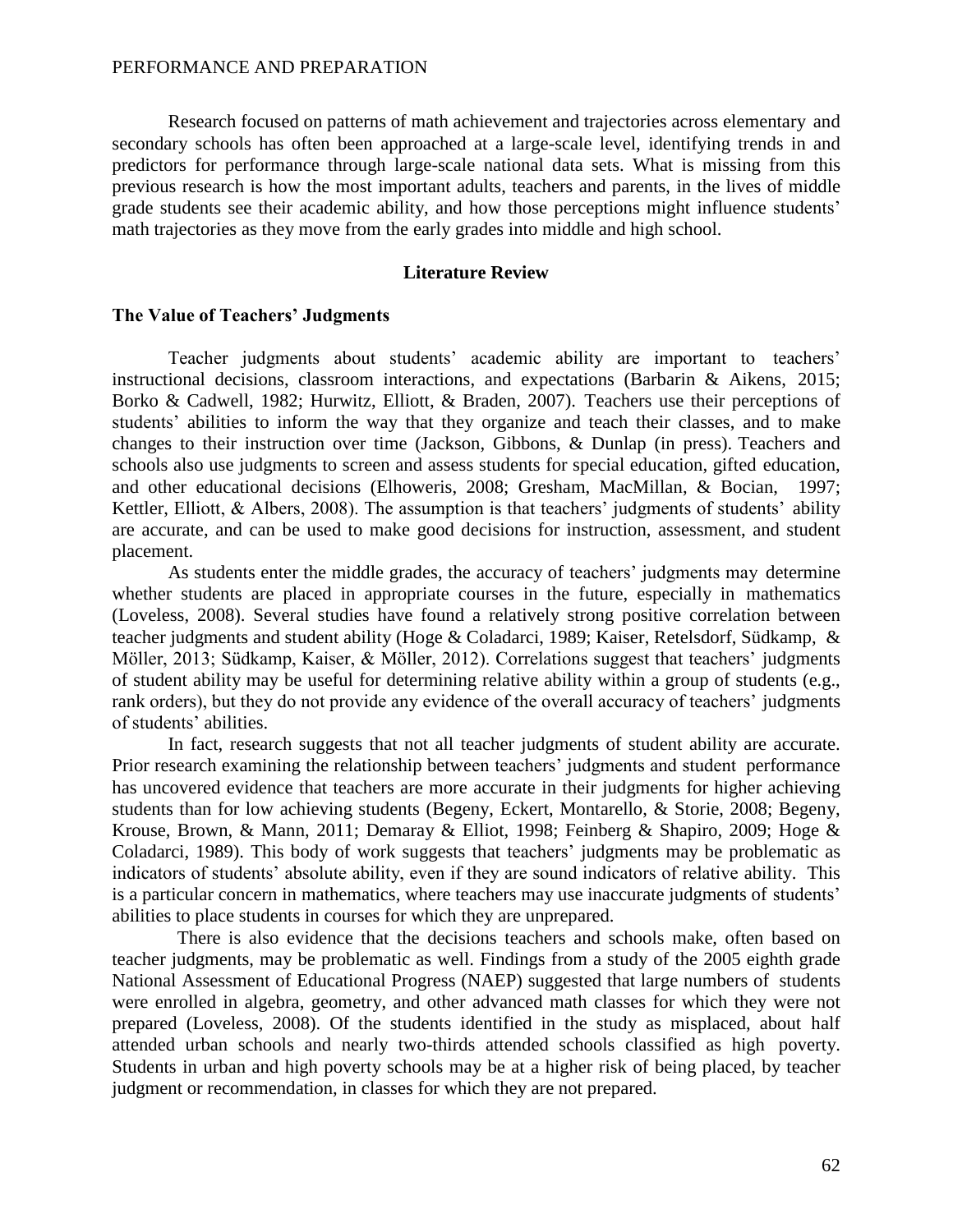These findings together suggest a troublesome pattern: low-achieving students in high poverty schools are more likely to have their mathematical abilities inaccurately judged by their teachers and are more likely to be misplaced in math courses. Teachers may well have recalibrated their expectations of students in urban, high poverty schools because the teachers do not hold expectations that students can engage in rigorous mathematical activities (Jackson, Gibbons, & Dunlap, in press). Students' math trajectories in the middle and high school years may be influenced both directly by teachers' judgments of their abilities and indirectly through the course placement decisions in which these judgments play a role. Without any other factors to mediate their consequences, teachers' judgments could have a significant effect on students' later mathematics achievement.

# **Parent Perceptions and Involvement**

One additional mediating factor that may be important to students' mathematics achievement and trajectories in the middle grades and beyond is parent involvement. Parent involvement, across ages and subject areas, has been identified as a small but positive predictor of students' academic achievement (Fan & Chen, 2001). Involved parents can serve as advocates for their children, to help ensure that they receive a high-quality education with appropriate support. In middle school, the most important aspects of parental involvement are related to the students' academic socialization: their expectations, aspirations, strategies, and preparation for the future rather than helping with homework (Hill & Tyson, 2009). Parents' perceptions of students' abilities can influence the ways that they get involved at school, including the expectations and aspirations that they share with their student.

#### **Adult Perceptions and Students' Math Trajectories**

Children from racial minorities and low-income families are more likely to attend high poverty schools (Kena et al., 2015; Saporito & Sohoni, 2007), and they also begin to fall further behind in math skills during the middle grades period (Balfanz & Byrnes, 2006). By the end of high school, many low-income and minority students have followed math trajectories that have not prepared them for college entrance, or college completion, at two- or four- year colleges (Lee, 2012; Long, Iatarola, & Conger, 2009). However, little is known about how teacher and parent judgments might lead to these differential trajectories. A recent study has demonstrated the puzzling finding that low income minority parents whose children attend high minority schools (mostly urban) actually have higher expectations for their children than those whose children attend low minority schools (Lawrence, 2015). For high SES families, school composition was irrelevant to their expectations. It is possible that in high poverty, high minority, urban schools, parents are not being provided accurate indications of their children's achievement.

This study examined the relationship between student performance on direct assessments of mathematics skills, teacher reports of students' math skills and preparation, and parent reports of students' math skills for a low-income, primarily minority urban population. This study also considers the implications of this relationship to students' math trajectories. The study was guided by the following research questions:

1. How do teacher reports of students' ability and preparation in math relate to students' directly assessed performance in a low-income, urban middle school population?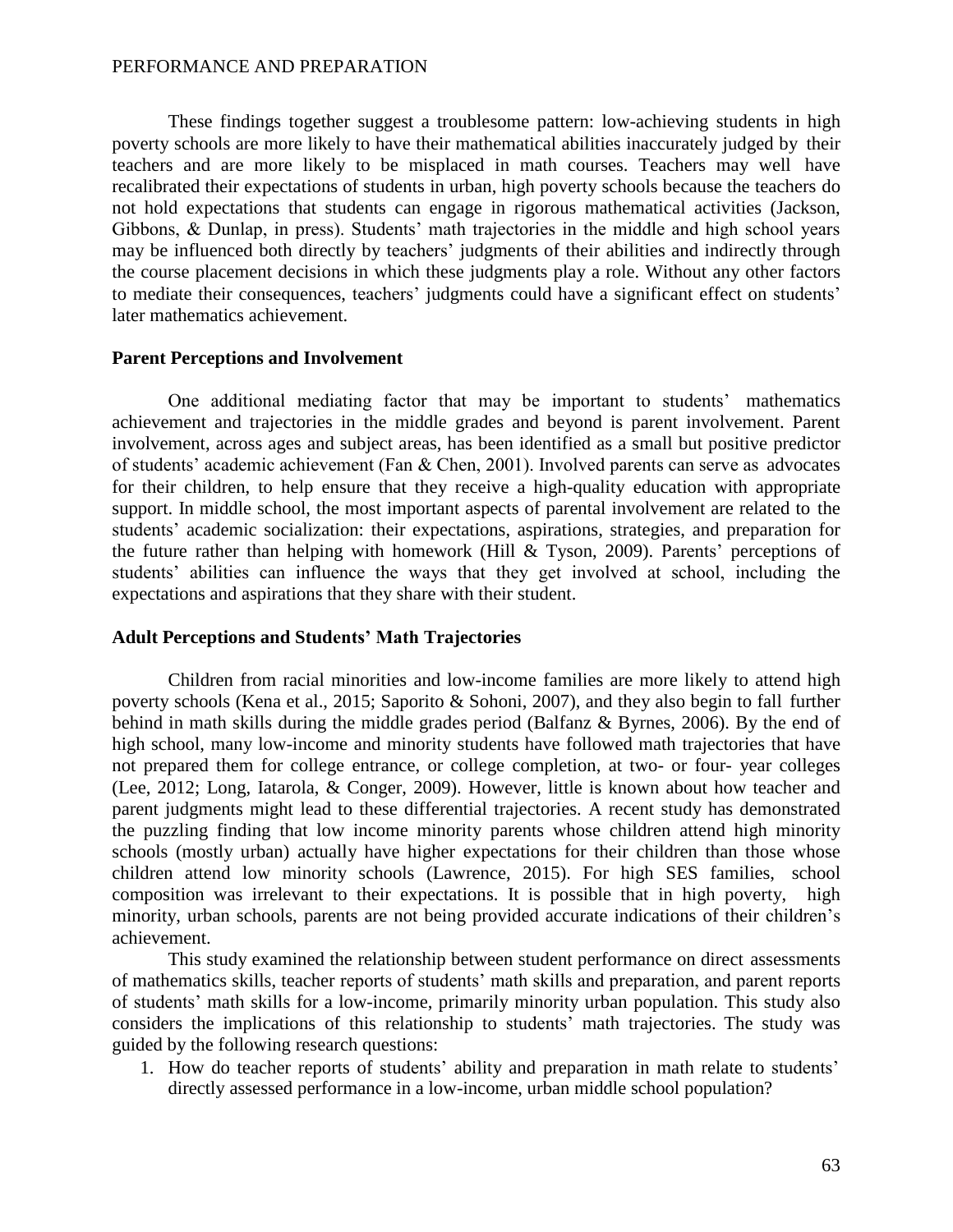2. How do parent reports of students' performance in math relate to their children's directly assessed performance and to teacher reports of students' math ability and preparation in a low-income urban middle school population?

#### **Methods**

### **Study Design**

This study was part of an ongoing longitudinal study (Farran, Rittle-Johnson, Price & McCandliss, 2014) focused on middle grades math achievement in grades 5 to 8 for children from high-risk families in an urban school district in the southeastern United States. The study was designed to examine students' mathematical competencies across a critical transition period from arithmetic to algebra. In the spring of each year, students were assessed on their math skills, and their math teachers completed questionnaires. Beginning in the  $6<sup>th</sup>$  grade year, background data and student expectations were also collected from parents.

## **Participants**

There are 519 students in the entire sample who were assessed during what was for most of them their 5th and 6th grade years. This study is restricted to those students who were on grade level — neither retained (76 in  $5<sup>th</sup>$  grade year; 86 in 6<sup>th</sup> grade year) nor advanced (1 in  $5<sup>th</sup>$ grade year; 1 in  $6<sup>th</sup>$  grade year) and whose math teachers provided teacher ratings of their performance in class, resulting in an analytic sample of  $401$  students in the  $5<sup>th</sup>$  grade year and  $417$  students in the  $6<sup>th</sup>$  grade year. This sample was 41.1% male, 77.3 % African-American, and 9.2% Hispanic in the  $5<sup>th</sup>$  grade, with an average age of 11 years and 0 months at the time of testing. In the  $5<sup>th</sup>$  grade sample, 83.3 % qualified for free or reduced priced lunch and 10.7% were English Language Learners in pre-kindergarten. In the  $6<sup>th</sup>$  grade year, this sample was 40.0% male, 78.4% African American and 8.9% Hispanic, with an average age of 12 years and 1 month. Of this sample, 84.7% qualified for free and reduced price lunch and 9.8% were English Language Learners in pre-kindergarten. The students attended 42 different schools in  $5<sup>th</sup>$  grade and 50 schools in  $6<sup>th</sup>$  grade, including charter and traditional middle schools. A subset of this group also had parental ratings. Some parents declined or were unreachable for an interview. Thus the  $6<sup>th</sup>$  grade analyses including the parent interview involve a subsample 397 students who had both teacher ratings and parent interviews. The demographics for the subsample of parents who responded to the interview are very similar to the larger  $6<sup>th</sup>$  grade sample (40.6% male; 79.6) % African American; 8.3% Hispanic, 84.9% FRPL in pre-k, 9.3% ELL in pre-k).

# **Measures**

Key *Math 3 Diagnostic Assessment (Connolly, 2007).* Students were assessed in 5<sup>th</sup> and 6<sup>th</sup> grades using three subscales from the *Key Math 3 Diagnostic Assessment*: Numeration, Algebra and Geometry (Connolly, 2007). Trained research assistants individually assessed students at their schools in the spring of each year.

*Teacher Questionnaire.* Each spring, students' assigned math teachers were asked to complete a researcher- developed survey about the teacher's background, math classroom, and each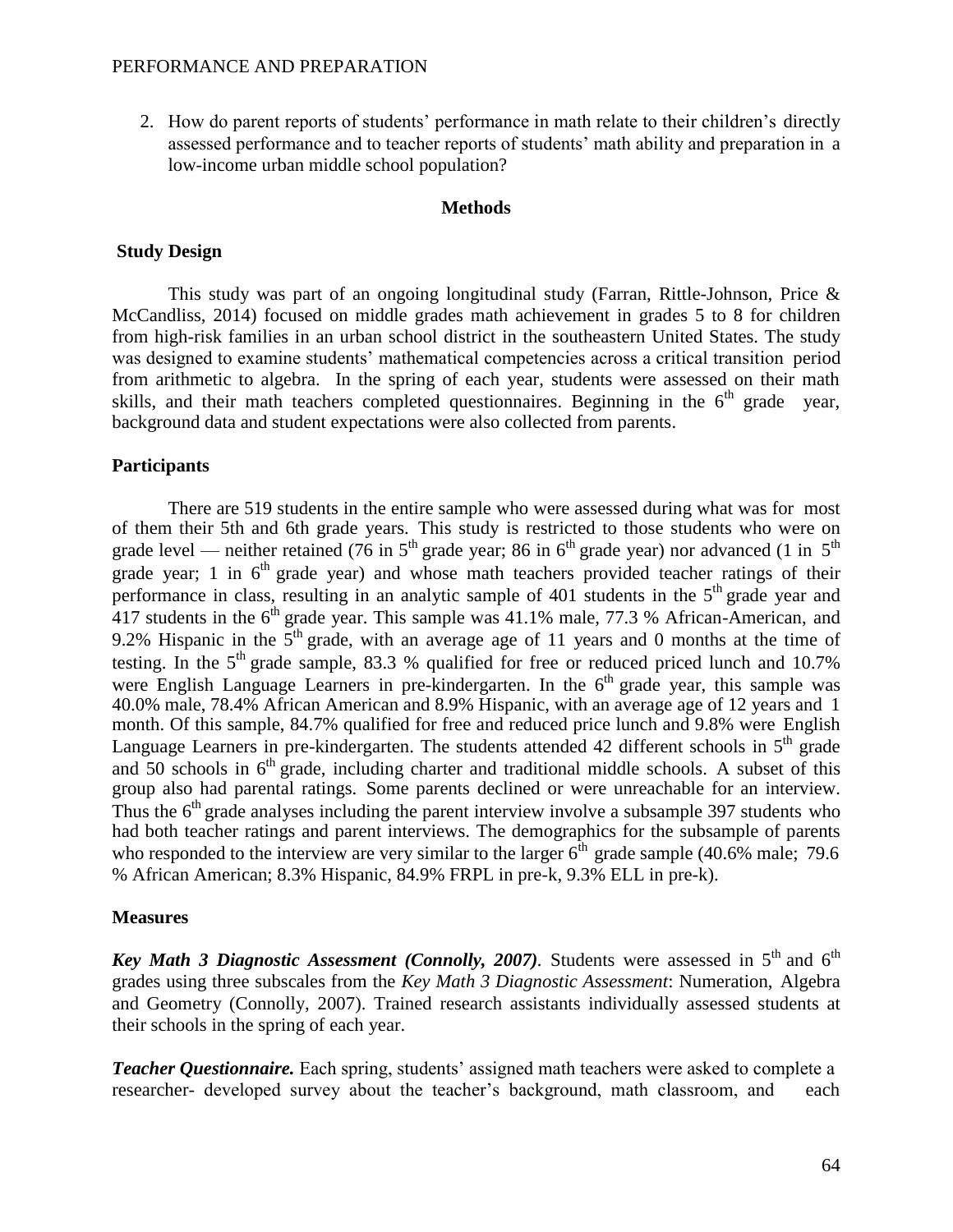participating student. Two important variables were drawn from this measure: the teachers report of students' math skills compared to others in the same grade level, and the teacher's report of how prepared the student was for the next level in math. Students' math skills were rated on one of five categories: far below average, below average, average, above average, and far above average. Student preparation for future math classes was rated as: very unlikely to be prepared, somewhat unlikely to be prepared, may struggle but is prepared, mostly prepared, or highly prepared.

**Parent Interview.** In the winter of the students' 6<sup>th</sup> grade year, trained interviewers conducted parent interviews by phone. The parent interview addressed parents' perceptions of their student's performance in math, rated on the same scale as teachers, from far below average to far above average.

## **Analytic Approach**

A descriptive, quantitative approach was used in this study to explore the relationships between student performance and adults' reports of students' ability in  $5<sup>th</sup>$  and  $6<sup>th</sup>$  grade math. For each year, student achievement subscale scores and teacher reports were correlated to examine the relationship between the teacher reports of mathematics ability and preparation and each of the math achievement subscales.

To compare the mathematics achievement of students according to their teacher reported ability and preparation, students were divided into subgroups by teacher rating level (e.g. far below average, below average, etc.), and the means for each of these subgroups were compared using one-way analysis of variance (ANOVA). Tukey's honest significance difference (HSD) test was applied post-hoc to examine the differences between the groups.

Parallel analyses were conducted using the parent reports of student ability in  $6<sup>th</sup>$  grade mathematics, including correlations with students' assessed achievement, as well as analysis of variance for subgroups and multiple comparisons across subgroups.

### **Results**

The zero order correlations using Pearson product moment correlations are presented in Table 1. As can be seen in Table 1, teacher reports of students' math performance were moderately correlated with students' tested math performance in both  $5<sup>th</sup>$  and  $6<sup>th</sup>$  grades, with slightly stronger correlations in  $6<sup>th</sup>$  grade. The correlations ranged from .44 for Geometry in  $5<sup>th</sup>$ grade to .62 for Algebra in the  $6<sup>th</sup>$  grade. Parent reports, collected in the  $6<sup>th</sup>$  grade year, were correlated with teacher  $6<sup>th</sup>$  grade reports ( $r = .43$ ) and correlated with  $6<sup>th</sup>$  grade student math subscale achievement (*r* ranges from .37 to .44) slightly lower than the teacher correlations.

Tables 2 and 3 present the average scores of the students for each of the teacher rating levels. Comparing the average scores across teacher-reported math skills ratings indicates that teacher reports of math ability in both 5<sup>th</sup> and 6<sup>th</sup> grades align with student performance *within* the study population. An increase of one rating level on the teacher reported ability scale corresponds to an increase in grade-equivalence on each of the subscales in each grade. It is important to remember that the students were assessed in the late spring of their  $5<sup>th</sup>$  and  $6<sup>th</sup>$  grade years when, if their grade equivalent scores were average by national norms they would have been 5.8 and 6.8 respectively.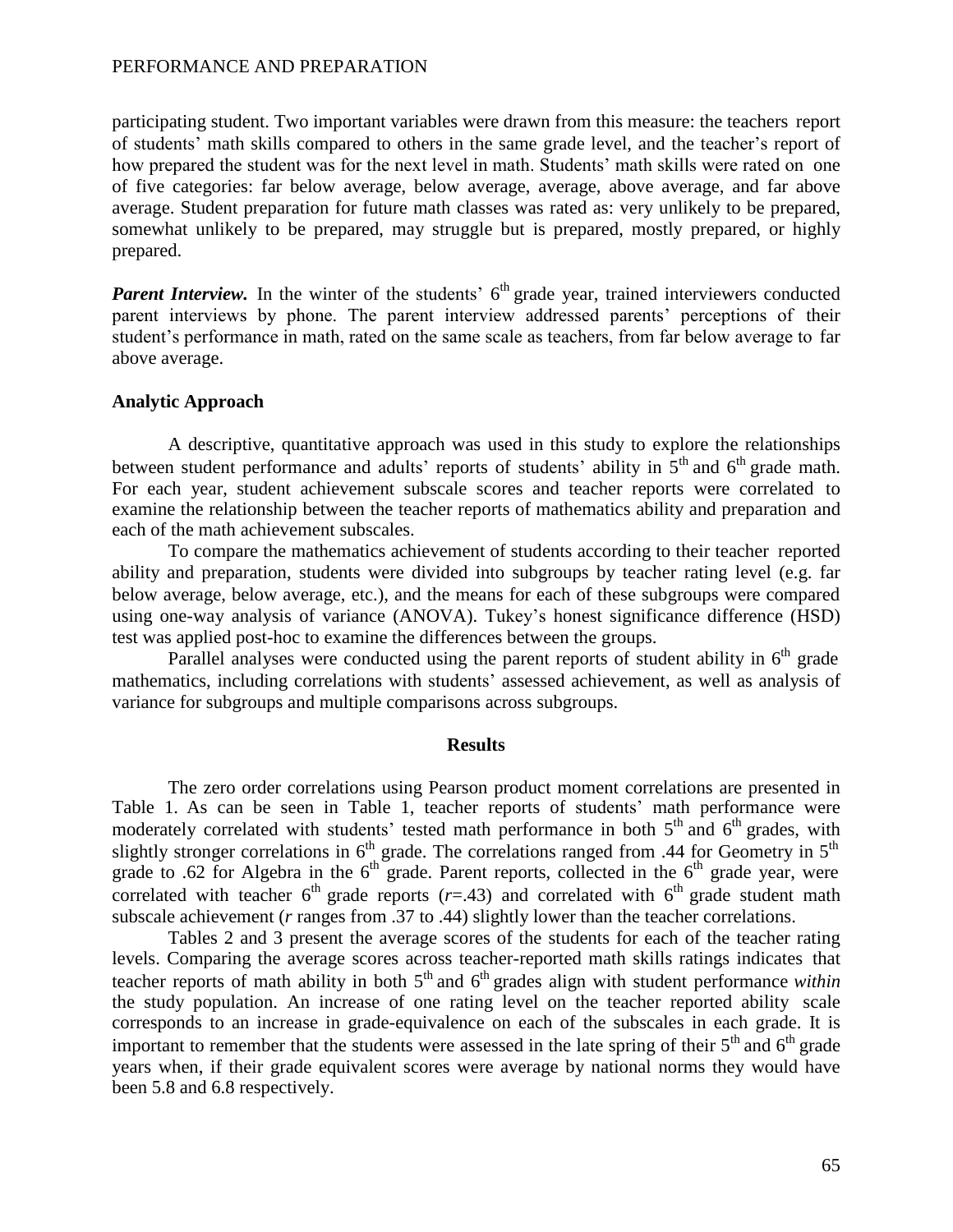An analysis of variance (ANOVA) on the grade-equivalent scores for each subscale yielded significant variation among teacher-reported math skills groups (see Tables 2 and 3).

Table 1

*Zero-Order Correlations among 5th and 6th Grade Direct Assessments and Teacher and Parent Ratings*

|                                        |                                             | Fifth Grade                                 |                                      | <b>Sixth Grade</b>                          |                                         |  |  |  |
|----------------------------------------|---------------------------------------------|---------------------------------------------|--------------------------------------|---------------------------------------------|-----------------------------------------|--|--|--|
|                                        | Teacher-<br>reported<br><b>Math Ability</b> | Teacher-<br>reported<br>Math<br>Preparation | Teacher-<br>reported Math<br>Ability | Teacher-<br>reported<br>Math<br>Preparation | Parent-<br>reported Math<br>Performance |  |  |  |
| <b>Fifth Grade</b><br>KM<br>Numeration | $.56***$                                    | $.55***$                                    | $.56***$                             | $.50***$                                    | $.42***$                                |  |  |  |
| KM<br>Algebra                          | $.58***$                                    | $.58***$                                    | $.54***$                             | $.51***$                                    | $.43***$                                |  |  |  |
| KM<br>Geometry                         | $.44***$                                    | $.41***$                                    | $.46***$                             | $.44***$                                    | $.38***$                                |  |  |  |
| <b>Sixth Grade</b><br>KM<br>Numeration | $.54***$                                    | $.56***$                                    | .59***                               | $.53***$                                    | $.42***$                                |  |  |  |
| KM<br>Algebra                          | $.55***$                                    | $.54***$                                    | $.62***$                             | $.58***$                                    | $.44***$                                |  |  |  |
| KM<br>Geometry                         | .48***                                      | $.44***$                                    | .49***                               | $.46***$                                    | $.34***$                                |  |  |  |

*Note*. The sample sizes for the correlations vary. Based on the year of the measure, and how many students were administered. Within  $6<sup>th</sup>$  grade n=417, within  $5<sup>th</sup>$  grade n=401, across  $5<sup>th</sup>$  and  $6<sup>th</sup>$  grade n=376, parent measure n=357. \*\*\*p<.001

A post-hoc Tukey test showed that in 5<sup>th</sup> grade all groups differed significantly except for the *far* below *average* and *below average* groups on the Numeration and Geometry subscales. In 6<sup>th</sup> grade the Tukey test showed that the *far below average* and *below average* groups differed on all but the Geometry subscale.

While teacher judgments of skills were accurate relative to others in this low-income urban population, they were not aligned with the norms for the Key Math assessment. As shown in Tables 2 and 3, the mean grade-equivalent scores of students reported by their teachers as having *average* math skills were well below what would be expected based on the normed sample. As noted above, based on the time of the year that students were assessed, we would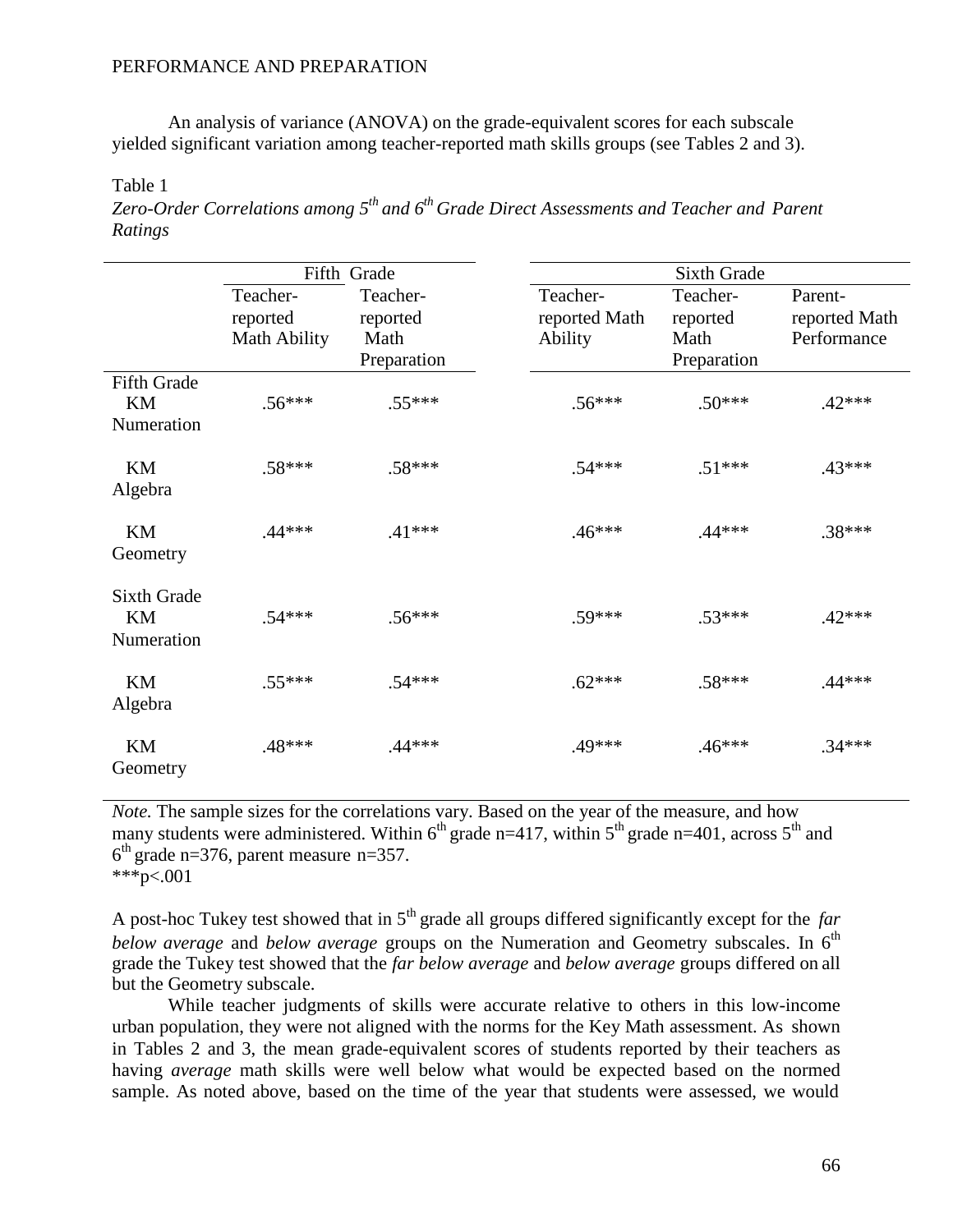anticipate a mean of around 5.8 in the  $5<sup>th</sup>$  grade year and around 6.8 in the  $6<sup>th</sup>$  grade year. In contrast, the means in  $5<sup>th</sup>$  grade were 4.32 (Numeration), 4.56 (Algebra), and 3.96 (Geometry). In 6<sup>th</sup> grade the subscale means were 5.35 (Numeration), 5.56 (Algebra), and 5.04 (Geometry). All of these means are a year and a half to two years below the normed expectations for students in the spring of fifth grade. Geometry is close to 2 years below the norm. In fact, only 36.9% (148) of the students scored *at or above* a grade equivalent of 5.8 (spring of fifth grade) on any subscale and only 10.7% (43) did so on all three subscales in  $5<sup>th</sup>$  grade. In  $6<sup>th</sup>$  grade, only 38.4% (160) of the students scored at or above a grade equivalent of 6.8 (spring of sixth grade) on any subscale and only 9.8% (41) did so on all three subscales.

*One-Way ANOVA Results of Grade-Equivalent Scores on Key Math Subscales by Teacher-*

## Table 2

|               |     | Numeration  |                  | Algebra       |          |          |              |
|---------------|-----|-------------|------------------|---------------|----------|----------|--------------|
| Math skills   |     |             |                  | Geometry Mean |          |          |              |
|               | n   | Mean $(SD)$ | $\boldsymbol{F}$ | (SD)          | F        | Mean(SD) | $\mathbf{F}$ |
| Far below     | 28  | 2.54(1.04)  | 44.95***         | 2.40          | 49.46*** | 2.80     | $24.20***$   |
| average       |     |             |                  | (1.21)        |          | (1.44)   |              |
| Below average | 103 | 3.44(1.41)  |                  | 3.62          |          | 3.25     |              |
|               |     |             |                  | (1.15)        |          | (1.49)   |              |
| Average       | 131 | 4.32(1.57)  |                  | 4.57          |          | 3.96     |              |
|               |     |             |                  | (1.57)        |          | (1.78)   |              |
| Above average | 109 | 5.43(1.86)  |                  | 5.54          |          | 4.91     |              |
|               |     |             |                  | (1.66)        |          | (2.16)   |              |
| Far above     | 30  | 6.78(2.04)  |                  | 6.49          |          | 6.05     |              |
| average       |     |             |                  | (1.72)        |          | (1.53)   |              |

*Reported Math Skills in 5th Grade*

 $***p < .001$ , N=401

# Table 3

*One-Way ANOVA Results of Grade-Equivalent Scores on Key Math Subscales by Teacher-Reported Math Skills in 6th Grade.*

|               |     |        | Numeration | Algebra |            | Geometry |          |
|---------------|-----|--------|------------|---------|------------|----------|----------|
| Math skills   |     | Mean   |            | Mean    |            |          |          |
|               | n   | (SD)   | F          | (SD)    | F          | Mean(SD) | F        |
| Far below     | 33  | 3.18   | 55.54***   | 3.27    | $63.74***$ | 3.50     | 33.36*** |
| average       |     | (1.52) |            | (1.25)  |            | (1.72)   |          |
| Below average | 121 | 4.22   |            | 4.30    |            | 4.19     |          |
|               |     | (1.56) |            | (1.50)  |            | (1.59)   |          |
| Average       | 154 | 5.35   |            | 5.56    |            | 5.04     |          |
|               |     | (1.75) |            | (1.79)  |            | (1.89)   |          |
| Above average | 92  | 6.85   |            | 7.22    |            | 6.17     |          |
|               |     | (1.88) |            | (2.08)  |            | (1.81)   |          |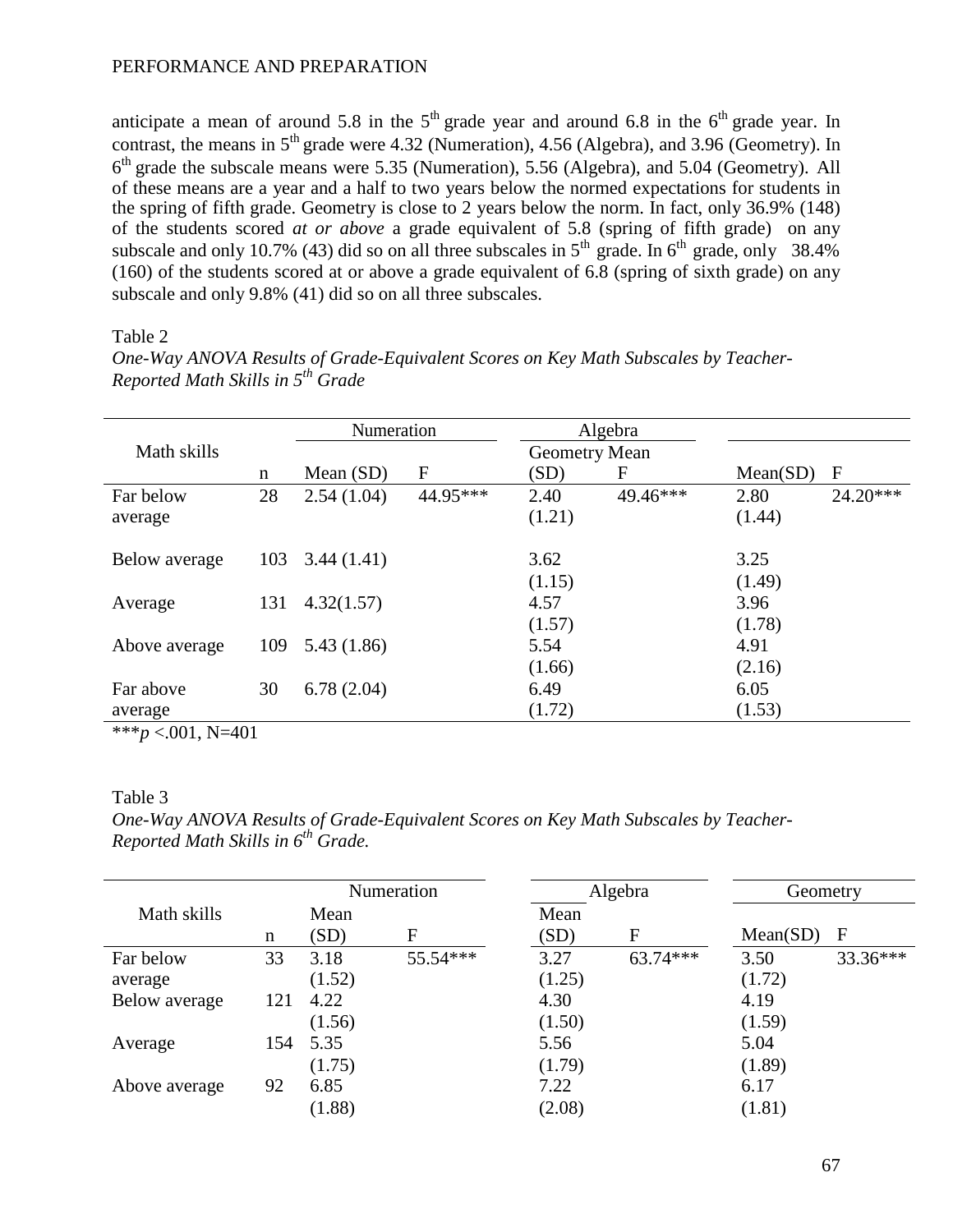| Far above | 8.02   | Q <sub>57</sub><br>0.3 <sub>1</sub> | 7.86   |
|-----------|--------|-------------------------------------|--------|
| average   | (1.31) | (1.68)                              | (1.76) |

 $***p < .001$ , N=417

Teacher ratings of student preparation for the next grade level are presented in Tables 4 and 5 along with the students' actual scores for each rating category. When 5th grade math teachers reported their students' level of preparation for the next level of math, 75.6% of the students were described as *highly prepared*, *mostly prepared*, *or prepared even if they might* struggle. In 6<sup>th</sup> grade, teachers are somewhat more realistic and the percentage is reduced to 67.1%. The average actual achievement of students who were considered to be mostly prepared suggests that teachers may have recalibrated their expectations, lowering them to meet the performance of the group. In both grades, the mostly prepared group is between half and a full grade level behind the national norm. The group that teachers reported as *prepared, but may struggle* is even further behind at nearly two grade levels behind across subscales and years.

Table 4

*One-Way ANOVA Results of Grade Equivalent Scores on Key Math Subscales by Teacher-Reported Math Preparation in 5th Grade*

| Numeration                 |     |        |           | Algebra | Geometry     |          |              |
|----------------------------|-----|--------|-----------|---------|--------------|----------|--------------|
| Math preparation           |     | Mean   |           | Mean    |              |          |              |
|                            | n   | (SD)   | ${\bf F}$ | (SD)    | $\mathbf{F}$ | Mean(SD) | $\mathbf{F}$ |
| Very unlikely              | 31  | 2.68   | 44.00***  | 2.44    | 52.61***     | 2.78     | $20.73***$   |
| to be prepared             |     | (1.23) |           | (1.13)  |              | (1.40)   |              |
| Somewhat                   | 67  | 3.22   |           | 3.64    |              | 3.29     |              |
| unlikely<br>to be prepared |     | (1.31) |           | (1.21)  |              | (1.46)   |              |
| May struggle,              | 101 | 3.95   |           | 3.99    |              | 3.57     |              |
| but is prepared            |     | (1.48) |           | (1.30)  |              | (1.76)   |              |
| Mostly prepared            | 132 | 4.98   |           | 5.17    |              | 4.57     |              |
|                            |     | (1.76) |           | (1.70)  |              | (1.96)   |              |
| Highly prepared            | 70  | 6.17   |           | 6.16    |              | 5.39     |              |
| $\cdots$ $\cdots$          |     | (1.99) |           | (1.62)  |              | (2.04)   |              |

\*\*\**p* <.001, N=401

Table 6 presents the average scores for the students by rating level of their parents. Overall, students whose parents rated them as *much below* or *below average* performed worse on the direct assessments than students whose parents rated them as *above* or *much above average*. Similar to the ratings of the  $6<sup>th</sup>$  grade teachers, within each rating group, there was considerable variability, especially at the high end of the rating scale. In addition, all of the parent-rated groups had means below the normed expectations except for the *much above average* group on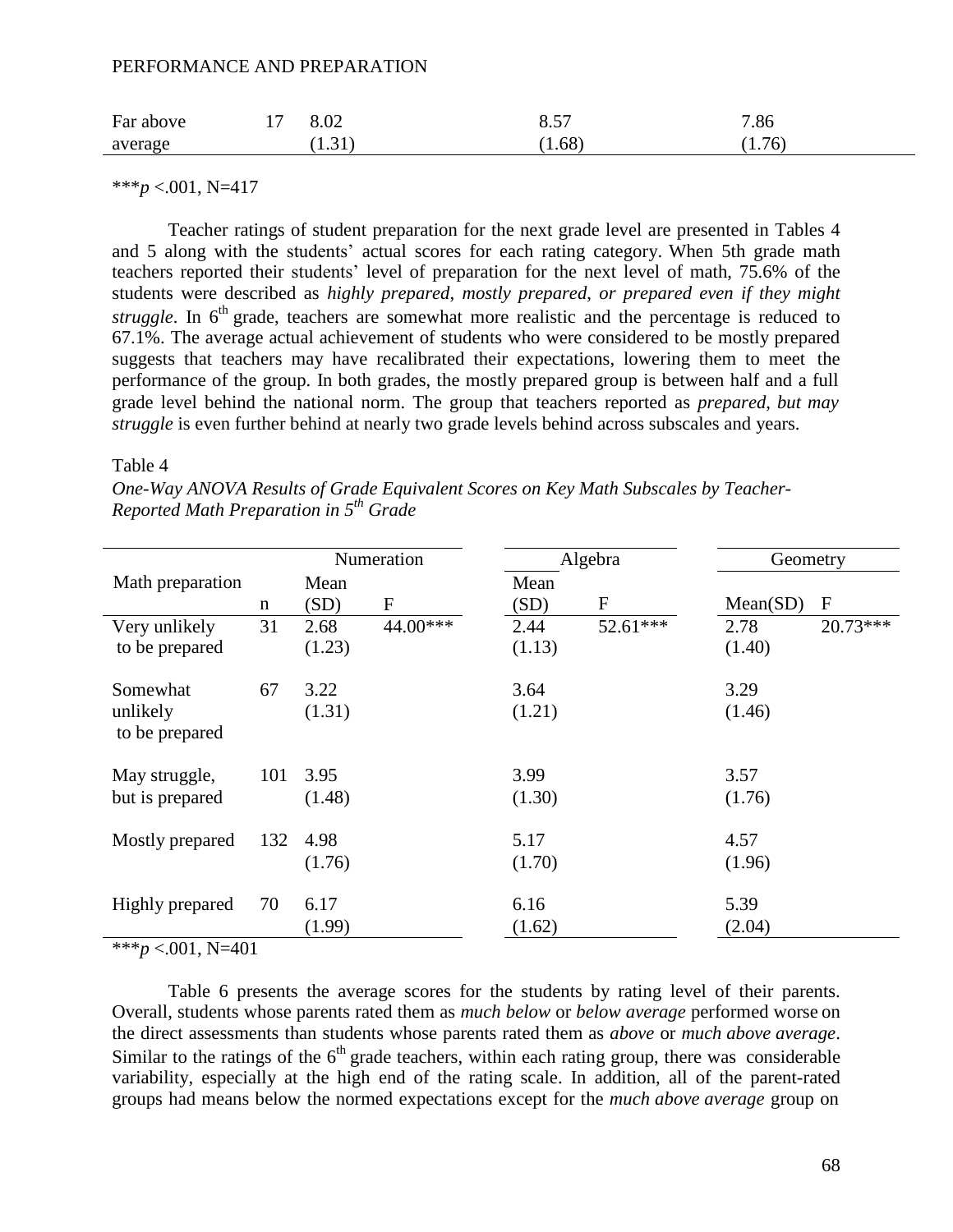the Algebra subscale. An analysis of variance (ANOVA) on the grade-equivalent scores for each subscale yielded significant variation among parent-reported math performance groups (see Table 6). A post-hoc Tukey test indicated that the subgroups were not as distinct as in the teacher reports. Tukey's HSD identifies 2-3 homogenous subsets, with the average group overlapping heavily.

# Table 5

| One-Way ANOVA Results of Grade Equivalent Scores on Key Math Subscales by Teacher- |  |  |  |
|------------------------------------------------------------------------------------|--|--|--|
| Reported Math Preparation in 6 <sup>th</sup> Grade.                                |  |  |  |

|                                                     |             |                | Numeration |                | Algebra                   | Geometry       |              |
|-----------------------------------------------------|-------------|----------------|------------|----------------|---------------------------|----------------|--------------|
| Math<br>preparation                                 | $\mathbf n$ | Mean<br>(SD)   | ${\bf F}$  | Mean<br>(SD)   | $\boldsymbol{\mathrm{F}}$ | Mean(SD)       | $\mathbf{F}$ |
| Very unlikely<br>to be prepared                     | 46          | 3.77<br>(1.80) | 43.83***   | 3.68<br>(1.49) | 55.189***                 | 3.96<br>(1.78) | $31.53***$   |
| Somewhat<br>unlikely to be<br>prepared              | 91          | 4.24<br>(1.57) |            | 4.73<br>(1.60) |                           | 4.06<br>(1.65) |              |
| May struggle,<br>but is prepared                    | 117         | 4.94<br>(1.88) |            | 5.07<br>(1.80) |                           | 4.82<br>(1.86) |              |
| Mostly<br>prepared                                  | 118         | 6.17<br>(1.79) |            | 6.47<br>(1.96) |                           | 5.56<br>(1.84) |              |
| Highly prepared<br>standards.<br>$0.01 \times 1.17$ | 45          | 7.55<br>(1.68) |            | 8.15<br>(1.92) |                           | 7.27<br>(1.69) |              |

\*\*\**p* <.001, N=417

# Table 6

*One-Way ANOVA Results of Grade Equivalent Scores on Key Math Subscales by Parent-Reported Math Performance in 6th Grade.*

|               | Numeration |        |            | Algebra |            |        | Geometry |  |
|---------------|------------|--------|------------|---------|------------|--------|----------|--|
| Math          |            | Mean   |            | Mean    |            | Mean   |          |  |
| performance   | n          | (SD)   | F          | (SD)    | F          | (SD)   | F        |  |
| Much below    | 6          | 3.27   | $24.23***$ | 3.37    | $24.67***$ | 3.27   | 15.83*** |  |
| average       |            | (0.85) |            | (0.60)  |            | (1.20) |          |  |
| Below average | 35         | 3.46   |            | 3.66    |            | 3.59   |          |  |
|               |            | (1.70) |            | (1.89)  |            | (1.93) |          |  |
| Average       | 198        | 4.85   |            | 4.99    |            | 4.68   |          |  |
|               |            | (1.78) |            | (1.86)  |            | (1.77) |          |  |
| Above average | 125        | 6.26   |            | 6.42    |            | 5.76   |          |  |
|               |            | (2.00) |            | (2.11)  |            | (1.94) |          |  |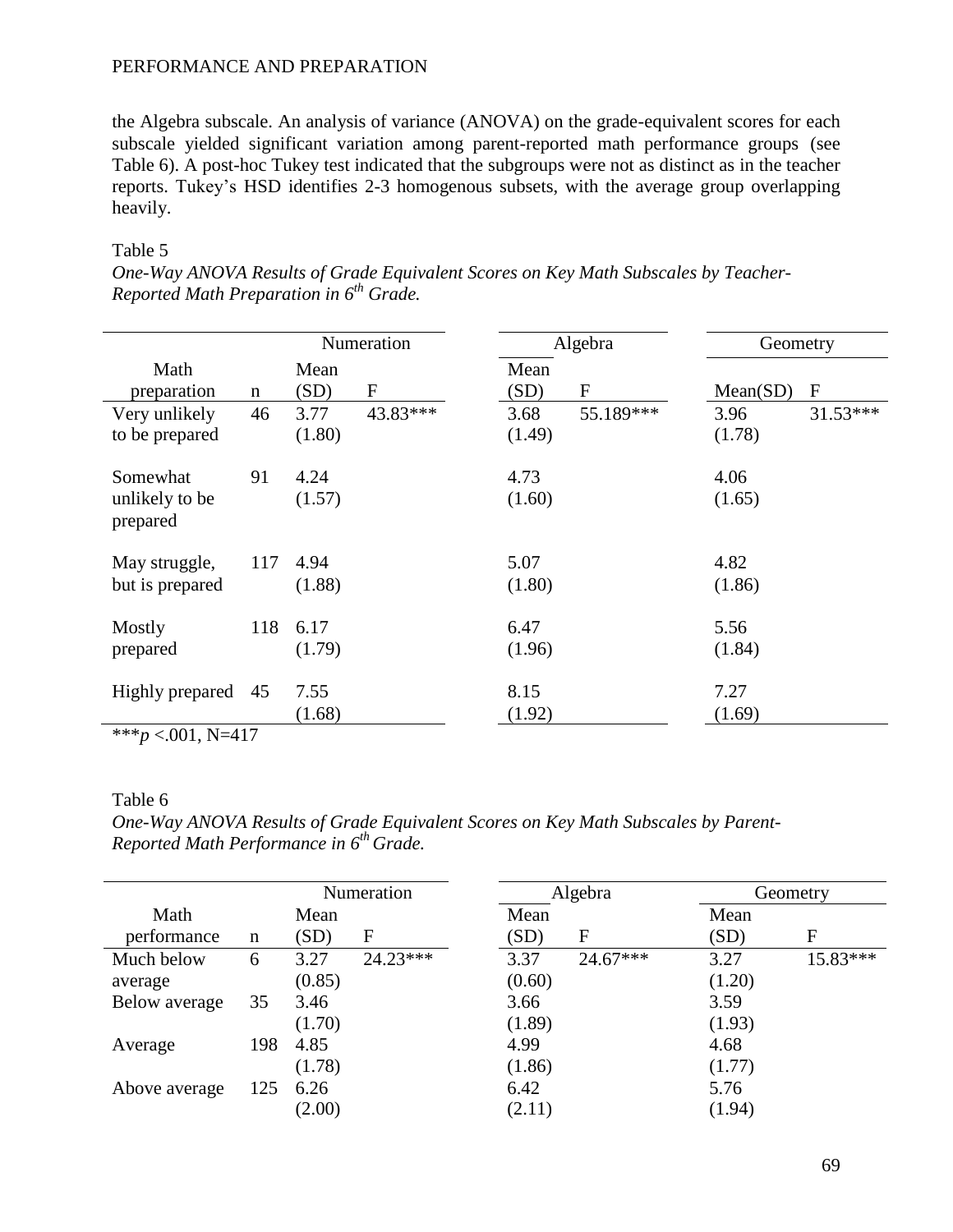| Far above | 33 6.46 |        | 7.14   | 6.22   |
|-----------|---------|--------|--------|--------|
| average   |         | (2.09) | (2.50) | (2.50) |

\*\*\**p* <.001, N=397

# **Discussion and Implications**

In this longitudinal study of the math achievement of a large urban sample of middle grade students, we compared teacher and parent ratings of achievement and preparation for the next grade level to the actual achievement of the students in three different areas of mathematical competence. The majority of the students were a full grade or two grade levels behind national norms. What this means in practical terms is that for every year students had attended schools in this high poverty urban district, they were making 2/3 the progress they should have been making. Teacher ratings mirrored the distribution within the sample but not national norms; students were perceived by their teachers to be average achievers and prepared for the next grade level despite being at least a grade level or two behind the national average. Parent ratings were modestly correlated with teacher ratings but showed the same distributional effect – inflated ratings for the actual achievement of the children.

Teacher judgments of students' ability are important to instructional planning decisions, and student placement in courses. Our findings confirm prior research suggesting that these judgments are not accurate for all students (Begeny et al., 2008; Begeny et al., 2011; Demaray & Elliot, 1998; Feinberg & Shapiro, 2009; Hoge & Coladarci, 1989). The misalignment we found between students' scores, national norms, and teacher ratings of math skills is consistent with the previous literature. Specifically, teachers overestimate students' math skills when students are at or below grade level (Eckert, Dunn, Codding, Begeny, & Kleinmann, 2006).

Teachers' reference points are critical to understand the differences between student achievement and teachers reports of their math skills. First, it must be acknowledged that the teachers may have interpreted the question as asking about each student in comparison to other students *at their school.* For example, teacher ratings from the Early Childhood Longitudinal Study (ECLS-K) data from Kindergarten to Grade 5 indicated that teachers evaluated students' performance relative to others in their school (Martinez, Stecher, & Borko, 2009). By this metric, teachers have done a good job of ranking students in relation to other students that they know and work with regularly. Second, the teachers working with the students in our study may have worked primarily with other low-income and racial minority urban students throughout their career. This type of experience is likely to affect their understanding of students' ability and skew expectations of what it means for a student to be prepared for the next grade level in math.

The results relating teacher reports of student preparation and student achievement suggest that teachers are not referencing national norms. Students whose teachers rated them as prepared were a year or more behind the norms. This trend persists between  $5<sup>th</sup>$  and  $6<sup>th</sup>$  grades, suggesting that many students are not prepared for the math at the next grade level, although their teachers believe they are.

Parent reports of student performance in math are less differentiated than teachers' reports of student ability. This may be because parents do not have the professional experience or skill necessary to differentiate their students in nuanced ways. Parents were most likely to rate their children as *average* or *above average.* Parents may be basing their judgments of their children's mathematical progress on how teachers perceive the students. In these high poverty,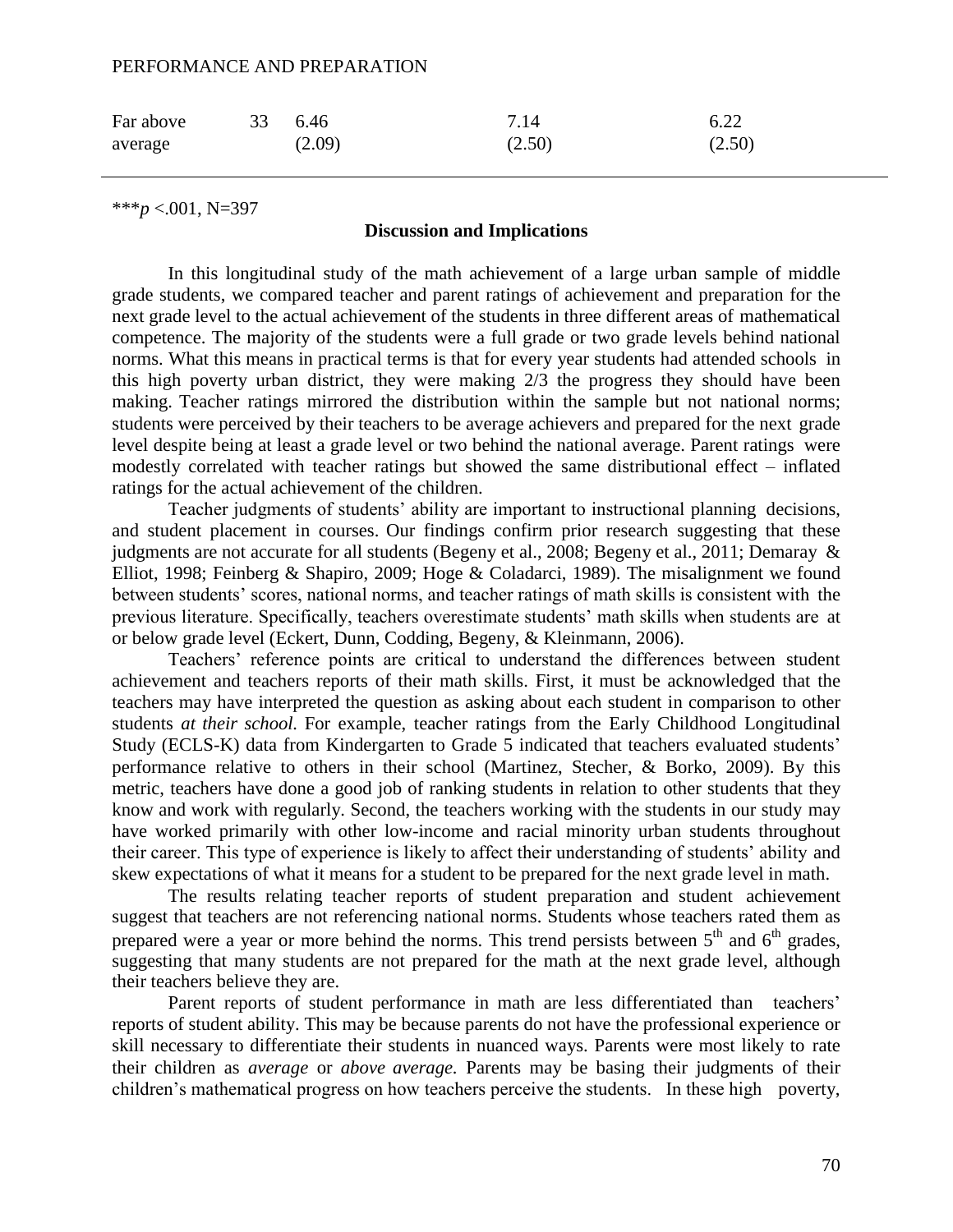high minority schools, lowered expectations for performance from teachers may permeate the schools and be communicated to parents as average, meaning average for this group of students. Parents may not be aware of this recalibration nor therefore of the need to advocate for additional educational support to improve their child's mathematics achievement.

This study had several limitations that must be considered along with the findings. First, the full sample of students who were assessed was not included in analyses presented here. Each year, students were excluded who had been retained or, in one case, promoted early. The potential is that these students were different from the overall sample. The demographics suggest that these students may be somewhat different demographically. In both,  $5<sup>th</sup>$  and 6th grades, the excluded students were more likely to be male  $(51.7\% \text{ in } 5^{\text{th}} \text{ grade}; 56.9\% \text{ in } 6^{\text{th}} \text{ grade})$  than their on-grade level peers. In  $5<sup>th</sup>$  grade a higher percentage of excluded students were African American (83.9%) while in  $6<sup>th</sup>$  grade a slightly lower percentage (77.5%) were African American. The differences in the retained students suggest that our findings may not hold for students who were retained.

However, including the retained students would muddle the question under investigation. We don't know why these students were retained (or promoted). The math scores for these students may be at variance from their grade placement if they were retained primarily for reading delays. In addition, since we asked about teachers' perceptions in that grade level, including teachers from another grade level could confound the results further.

In addition, the analysis sample was limited to those students for whom we were able to collect teacher and parent reports. Extensive efforts were made to reach teachers and parents and to encourage them to participate; however, some declined or were unable to be reached. Out of 426 students who were enrolled in  $6<sup>th</sup>$  grade in the second year of the study, 397 parents were reached, for a response rate of 93%. This missing data may be responsible for some nonresponse bias, but the high response rate is encouraging for the generalizability of the results.

In addition, our surveys of parents and teachers' expectations were conducted by telephone (parents) or online (teachers). We did not interview either group about the bases for

their judgments and so we do not know how much either group really knew about math achievement expectations for children in these grades, though teachers should have known more.

Finally, we only have a highly impoverished, primarily minority sample of children attending high poverty schools in an urban district. We do not know whether recalibration of teacher expectations happens in schools serving a different population of children. Other research suggests that higher SES parents, at least, make their judgments about their children

based more in line with individual child characteristics and are less influenced by the characteristics of the schools (e.g., Lawrence, 2015). But we do not know if the same is true of teachers in different types of schools.

The results of this study suggest that students considered to be average and prepared by both their teachers and parents are actually at least a year and mostly much more behind national norms in learning math content. In low-income urban schools, teachers may *recalibrate* their expectations for the population of students they are working with. If instructional decisions and students' future placements are made with reference to teachers' judgment of ability and preparation, then misalignment with national norms could have far-reaching implications for students' future achievement in mathematics.

In order to support low-income and racial minority urban students in middle-grades mathematics and beyond, more attention to the calibration and recalibration of teachers' judgments to local and national norms may be necessary in future research and teacher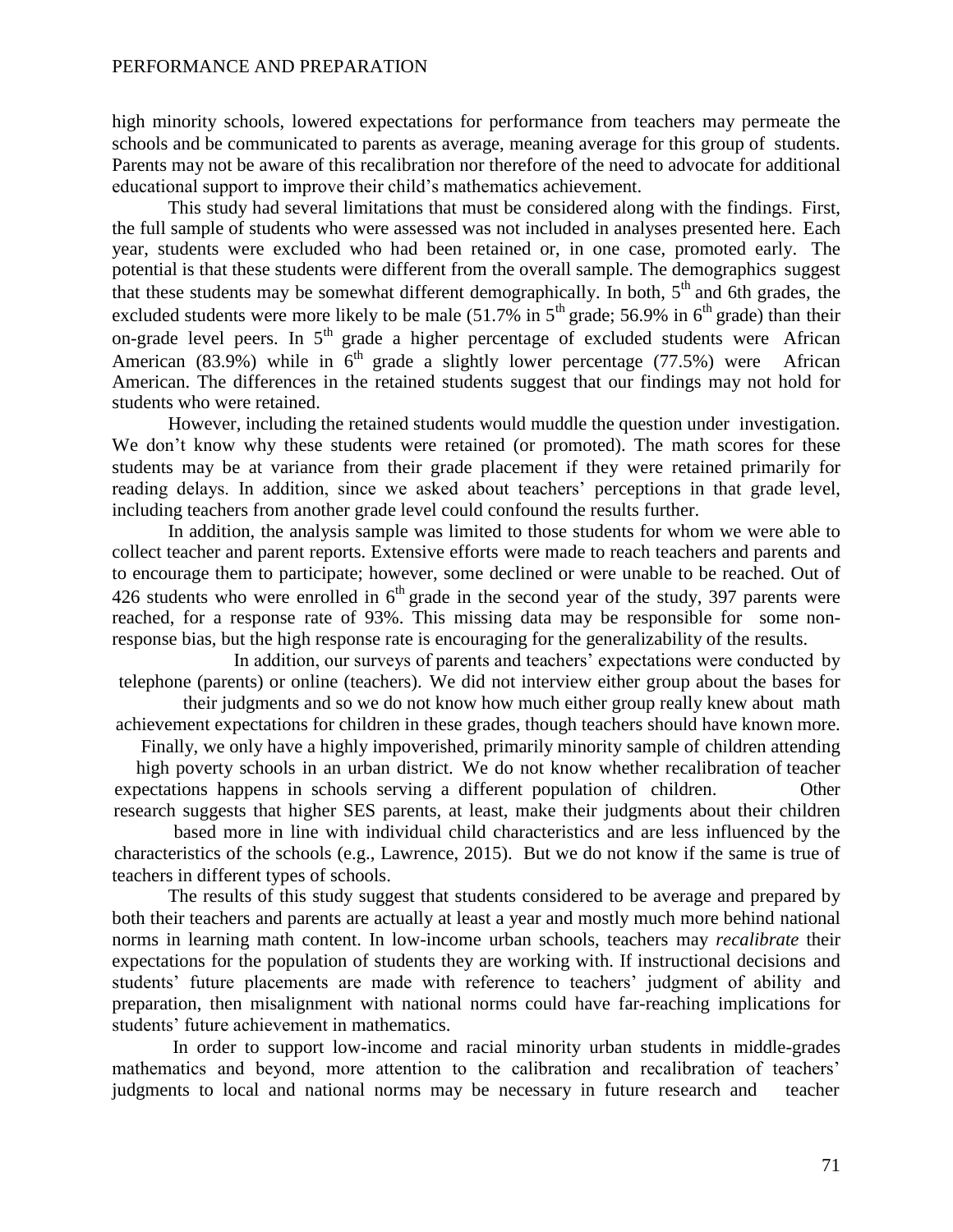professional development. As Jackson et al. (in press) argue, in order for students to be exposed to more rigorous mathematical activities, it may be necessary to force urban teachers to reframe their expectations.

More research is needed to identify how extensive recalibration is among teachers in urban schools, particularly in grades 4-8, when the mathematics achievement gap seems to expand most quickly (Lee, 2012). Second, research could be used to identify factors that are associated with the recalibration of teacher judgments, from individual and classroom characteristics to school and district policies. In addition, future research could explore situations in which using teachers relative judgments within a population is beneficial and sufficient for supporting student success in mathematics and situations when accurate or normed judgments of student achievement are critical.

It is also important for teachers and other practitioners to have knowledge about the merits and uses of relative and absolute judgments of student achievement. Based on the findings of this study and others, it is likely that professional development work will be needed to support teachers in using their information and data about students in their classrooms to promote productive student placement and mathematical development.

# **Acknowledgements**

The research was supported by the Institute of Education Sciences, U.S. Department of Education, through Grant R305A140126 awarded to Dale C. Farran and a grant from the Heising-Simons Foundation awarded to Dale C. Farran. Sascha Mowrey was supported by a grant from the Heising-Simons Foundation. The opinions expressed are those of the authors and do not represent views of the Institute or the U.S. Department of Education or the Heising-Simons Foundation. Much appreciation is due to Jessica Ziegler, Dana True, and Richard Feldser who coordinated the data collection and to the many assessors who worked tirelessly across multiple middle schools.

#### **References**

- Balfanz, R. & Byrnes, V. (2006). Closing the mathematics achievement gap in high-poverty middle schools: Enablers and constraints. *Journal of Education for Students Placed at Risk, 11*(2), 143-159. doi:10.1207/ s15327671espr1102\_2
- Barbarin, O. & Aikens, N. (2015). Overcoming the educational disadvantages of poor children: How much do teacher preparation, workload, and expectations matter. *American Journal of Orthopsychiatry, 85,* 101-105. doi:10.1037/ort0000060
- Begeny, J. C., Eckert, T. L., Montarello, S. A., & Storie, M. S. (2008). Teachers' perceptions of students' reading abilities: An examination of the relationship between teachers' judgments and students' performance across a continuum of rating methods. *School Psychology Quarterly*, *23*(1), 43-55. doi:10.1037/1045-3830.23.1.43
- Begeny, J.C., Krouse, H.E., Brown, K.G., & Mann, C.M. (2011). Teacher judgments of students' reading abilities across a continuum of rating methods and achievement measures. *School Psychology Review, 40* (1), 23-28.
- Borko, H. & Cadwell, J. (1982). Individual differences in teachers' decision strategies: An investigation of classroom organization and management decisions. *Journal of Educational Psychology, 74* (4), 598-610. doi:10.1037//0022-0663.74.4.598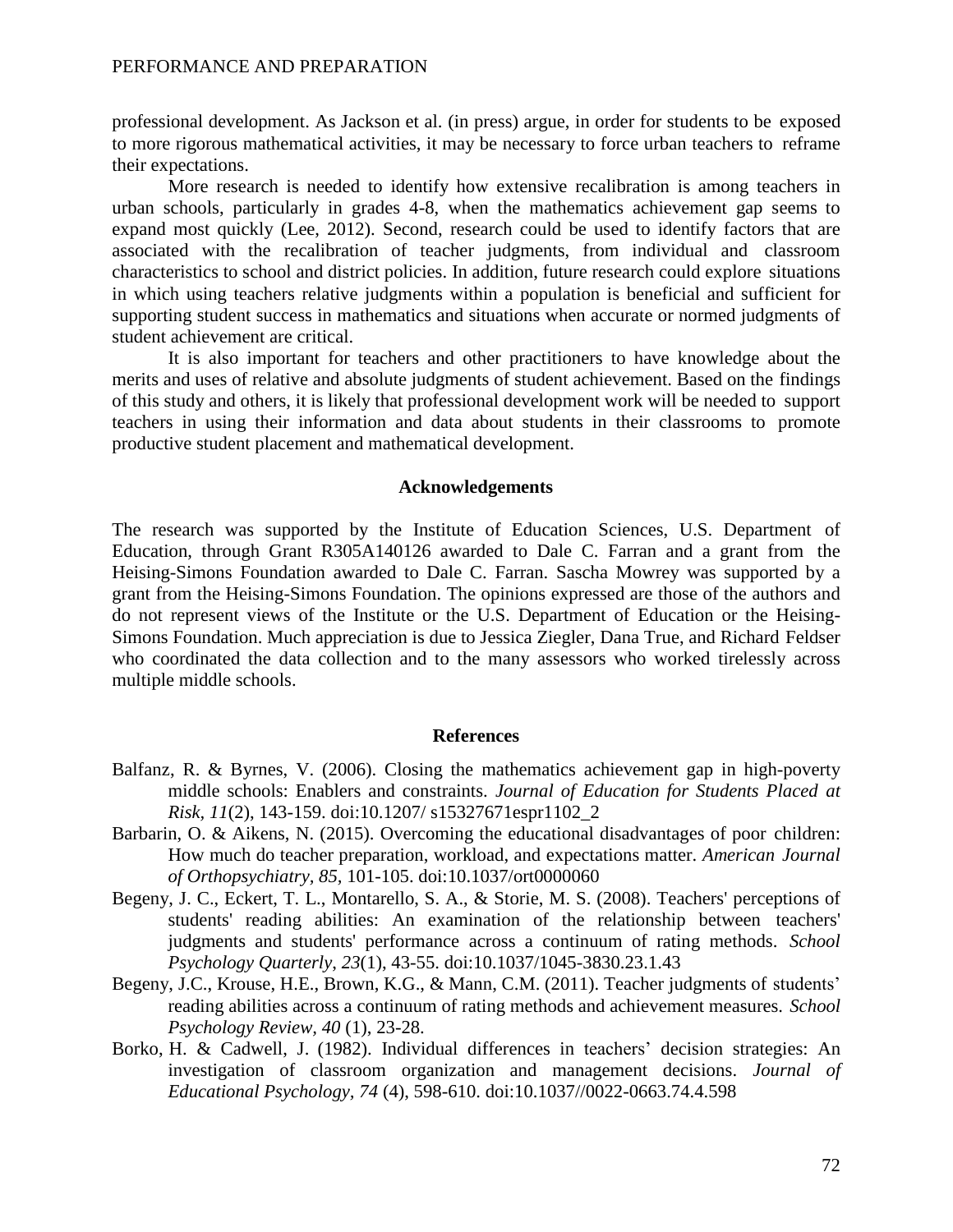Connolly, A. J. (2007). *KeyMath – 3 Diagnostic Assessment.* San Antonio, TX: Pearson.

- Demaray, M.K. & Elliott, S.N. (1998). Teachers' judgments of students' academic functioning: A comparison of actual and predicted performances. *School Psychology Quarterly, 13* (1), 8-24. doi:10.1037/h0088969
- Eckert, T.L., Dunn, E.K., Codding, R.S., Begeny, J.C., & Kleinmann, A.E. (2006). Assessment of mathematics and reading performance: An examination of the correspondence between direct assessment of student performance and teacher report. *Psychology in the Schools, 43*(3), 247-265. doi:10.1002/pits
- Elhoweris, H. (2008). Teacher judgment in identifying gifted/talented students. *Multicultural Education, 15* (3), 35-38.
- Fan, X. & Chen, M. (2001). Parental involvement and students' academic achievement: A metaanalysis. *Educational Psychology Review, 13* (1), 1-22. doi:10.1023/a:1009048817385
- Farran, D.C., Rittle-Johnson, B., Price, G., & McCandliss, B. (2014). *Contributions to Mathematics Competency of At-Risk Students: The Impact of Executive Function, Approximate Number System, and Early Mathematics.* Proposal funded by the Institute of Education Sciences (R305A140126).
- Feinberg, A.B. & Shapiro, E.S. (2009). Teacher accuracy: An examination of teacher-based judgments of students' reading with differing achievement levels. *The Journal of Education Research, 102*(6), 453-462. doi:10.3200/JOER.102.6.453-462
- Gresham, F. M., MacMillan, D. L., & Bocian, K. M. (1997). Teachers as" tests": Differential validity of teacher judgments in identifying students at-risk for learning difficulties. *School Psychology Review, 26* (1), 47-60.
- Hill, N.E. & Tyson, D.F. (2009). Parental involvement in middle school: A meta-analytic assessment of the strategies that promote achievement. *Developmental Psychology, 45*  (3), 740-763.doi:10.1037/a0015362.
- Hoge, R.D. & Coladarci, T. (1989) Teacher-based judgments of academic achievement: A review of literature. *Review of Educational Research, 59* (3), 297-313. doi:10.3102/00346543059003297
- Hurwitz, J.T., Elliott, S.N., & Braden, J.P. (2007). The influence of test familiarity and student disability status upon teachers' judgments of students' test performance. *School Psychology Quarterly, 22*(2), 115-144. doi:10.1037/1045-3830.22.2.115
- Jackson, K., Gibbons, L., & Dunlap, C. (in press). Teachers' views of students' mathematical capabilities: A challenge for accomplishing ambitious reform. *Teachers College Record*.
- Kaiser, J., Retelsdorf, J., Südkamp, A. & Möller, J. (2013). Achievement and engagement: How student characteristics influence teacher judgments. *Learning and Instruction, 28*, 73-84. doi:10.1016/j.learninstruc.2013.06.001
- Kena, G., Musu-Gillette, L., Robinson, J., Wang, X., Rathbun, A., Zhang, J. … Dunlop Velez, E. (2015). The Condition of Education 2015 (NCES 2015-144). U.S. Department of Education, National Center for Education Statistics. Washington, DC. Retrieved January 10, 2016 from [http://nces.ed.gov/pubsearch.](http://nces.ed.gov/pubsearch)
- Kettler, R.J., Elliott, S.N., & Albers, C.A. (2008). Structured teacher ratings to identify students in need of academic assistance: Validation of the Brief Academic Competence Evaluation Screening System. *Journal of Psychological Assessment, 26*(3), 260-273. doi:10.1177/0734282907304236